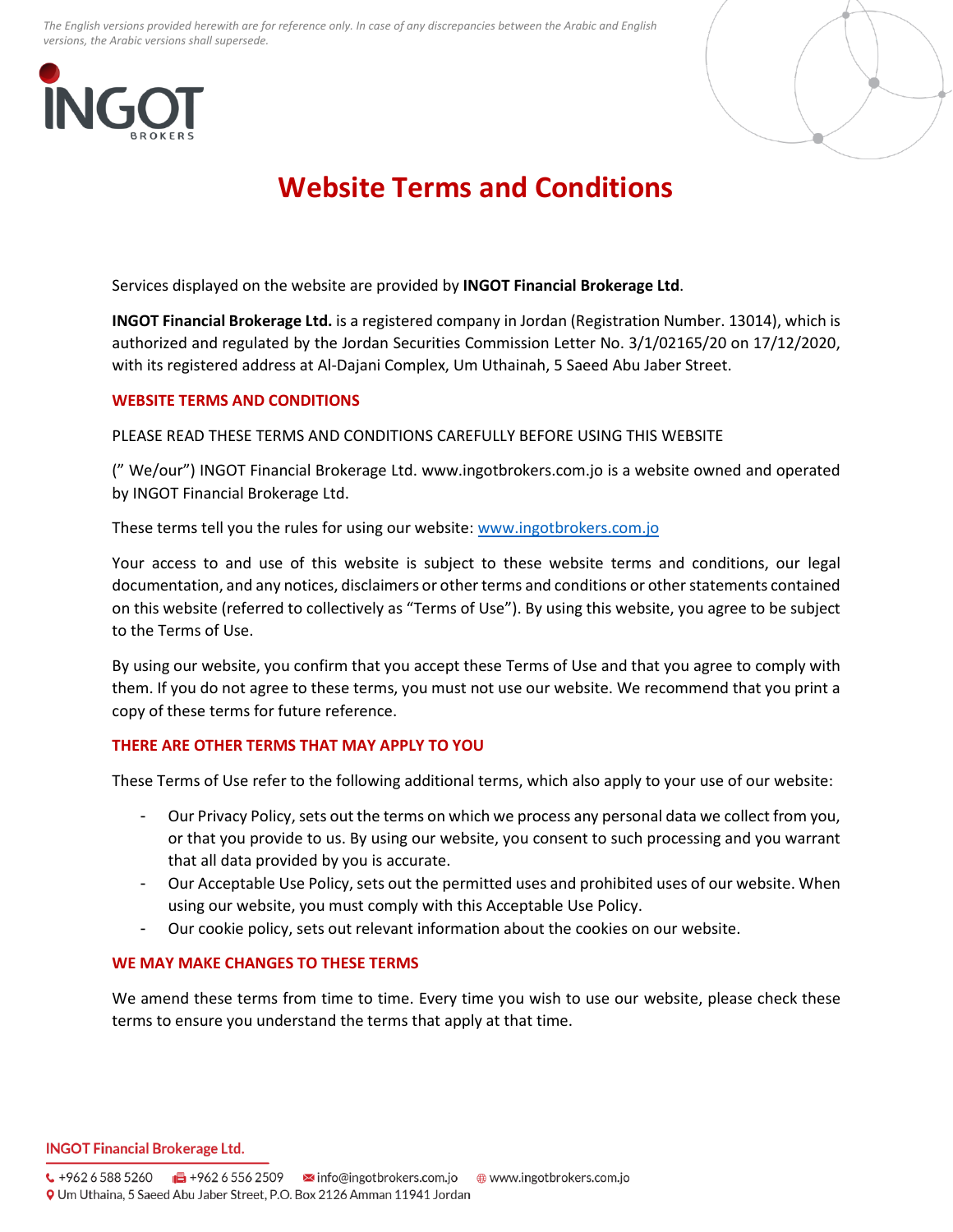



# **WE MAY MAKE CHANGES TO OUR WEBSITE**

We may update and change our website from time to time to reflect changes to our products, our users' needs and our business priorities. We will make reasonable efforts to provide you with appropriate notice of any major changes.

# **WE MAY SUSPEND OR WITHDRAW OUR WEBSITE**

Our website is made available free of charge.

We do not guarantee that our website, or any content on it, will always be available or be uninterrupted. Under certain exceptional circumstances, we may have no option but to suspend, withdraw or restrict the availability of all or any part of our website for business and operational reasons. We will try to give you reasonable notice of any suspension or withdrawal.

You are also responsible for ensuring that all persons who access our website through your internet connection are aware of these Terms of Use and other applicable terms and conditions, and that they comply with them.

Our website is only for users in countries that are able to use our products and services. We do not represent that content available on or through our website is appropriate for use or available in other locations.

# **YOU MUST KEEP YOUR ACCOUNT DETAILS SAFE**

If you choose, or you are provided with, a user identification code, password or any other piece of information as part of our security procedures, you must treat such information as confidential. You must not disclose it to any third party.

We have the right to disable any user identification code or password, whether chosen by you or allocated by us, at any time, if in our reasonable opinion you have failed to comply with any of the provisions of these Terms of Use.

If you know or suspect that anyone other than you knows your user identification code or password, you must promptly notify us at: [info@ingotbrokers.com.jo](mailto:info@ingotbrokers.com.jo)

#### **HOW YOU MAY USE MATERIAL ON OUR WEBSITE**

We are the owner or the licensee of all intellectual property rights on our website, and in the material published on it. Those works are protected by copyright laws and treaties around the world. All such rights are reserved.

You may print off one copy, and may download extracts, of any page(s) from our website for your personal use and you may draw the attention of others to content posted on our website.

You must not modify the paper or digital copies of any materials you have printed off or downloaded in any way, and you must not use any illustrations, photographs, video or audio sequences or any graphics separately from any accompanying text.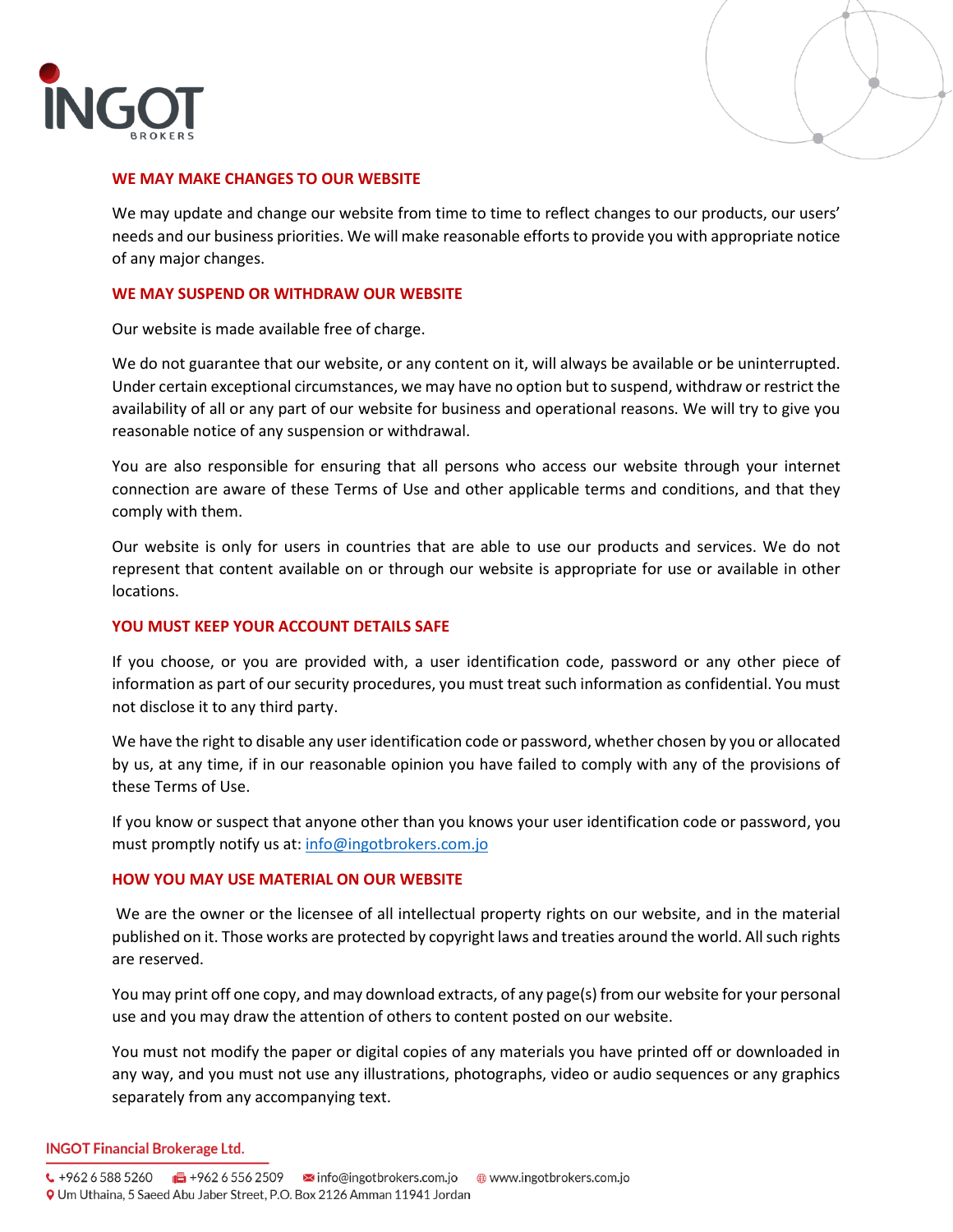

Our status (and that of any identified contributors) as the authors of content on our website must always be acknowledged.

You must not use any part of the content on our website for commercial purposes without obtaining our prior approval to do so from us or our licensors.

If you print off, copy or download any part of our website in breach of these Terms of Use, your right to use our website will cease immediately and you must, at our option, return or destroy any copies of the materials you have made.

#### **DO NOT RELY ON INFORMATION ON THIS WEBSITE**

The content on our website is provided for general information only. It is not intended to amount to advice on which you should rely. You must obtain professional or specialist advice before taking, or refraining from, any action on the basis of the content on our website.

Although we make reasonable efforts to update the information on our website, we make no representations, warranties or guarantees, whether express or implied, that the content on our website is accurate, complete or up to date.

#### **WE ARE NOT RESPONSIBLE FOR WEBSITES WE LINK TO**

Where our website contains links to other websites and resources provided by third parties, these links are provided for your information only. Such links should not be interpreted as approval or endorsement by us of those linked websites or information you may obtain from them.

We have no control over the contents of those websites or resources.

#### **USER-GENERATED CONTENT IS NOT APPROVED BY US**

This website may include information and materials uploaded by other users of the website, including bulletin boards and chat rooms. This information and these materials have not been verified or approved by us. The views expressed by other users on our website do not represent our views or values.

If you wish to complain about information and materials uploaded by other users, please contact us at: [info@ingotbrokers.com.jo](mailto:info@ingotbrokers.com.jo)

#### **OUR RESPONSIBILITY FOR LOSS OR DAMAGE SUFFERED BY YOU**

Whether you are a consumer or a business user:

We do not exclude or limit in any way our liability to you where it would be unlawful to do so.

Different limitations and exclusions of liability will apply to liability arising as a result of the supply of any products to you, which will be set out in our legal documentation.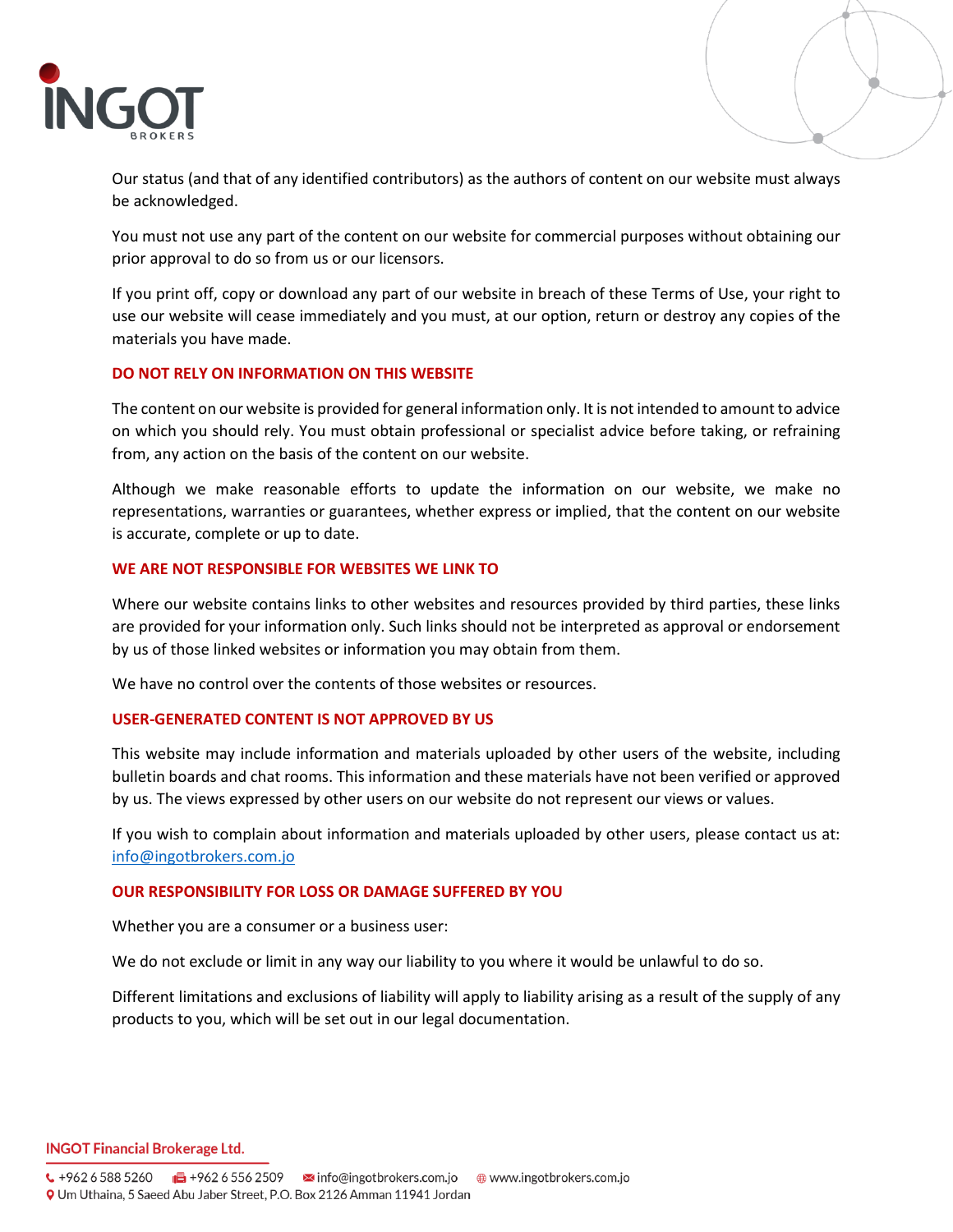



## **If you are a business user:**

- We exclude all implied conditions, warranties, representations or other terms that may apply to our website or any content on it.
- We will not be liable to you for any loss or damage, whether in contract, tort (including negligence), breach of statutory duty, or otherwise, even if foreseeable, arising under or in connection with:
	- use of, or inability to use, our website; or
	- use of or reliance on any content displayed on our website.
	- In particular, we will not be liable for:
	- loss of profits, sales, business, or revenue;
	- business interruption;
	- loss of anticipated savings;
	- loss of business opportunity, goodwill or reputation; or

## **If you are a consumer user:**

- Please note that we only provide our website for private use. You agree not to use our website for any commercial or business purposes, and we have no liability to you for any loss of revenue and/or profit, loss of business, business interruption, or loss of business opportunity.
- We will not be responsible if defective digital content that we have supplied damages a device or digital content belonging to you. We also will not be liable for damage that you could have avoided by following our advice to apply an update offered to you free of charge or for damage that was caused by you failing to correctly follow installation instructions or to have in place the minimum system requirements advised by us.

# **UPLOADING CONTENT TO OUR WEBSITE**

Whenever you make use of a feature that allows you to upload content to our website, you must comply with the content standards set out in our Website Acceptable Use Policy.

You warrant that any such contribution does comply with those standards, and you will be liable to us and indemnify us for any breach of that warranty. This means you will be responsible for any loss or damage we suffer as a result of your breach of warranty.

Any content you upload to our website will be considered non-confidential and non-proprietary. You retain all of your ownership rights in your content, but you are required to grant us a limited license to use, store and copy that content and to distribute and make it available to third parties.

We also have the right to disclose your identity to any third party who is claiming that any content posted or uploaded by you to our website constitutes a violation of their intellectual property rights, or of their right to privacy.

We have the right to remove any posting you make on our website if, in our opinion, your post does not comply with the content standards set out in our Acceptable Use Policy.

You are solely responsible for securing and backing up your content.